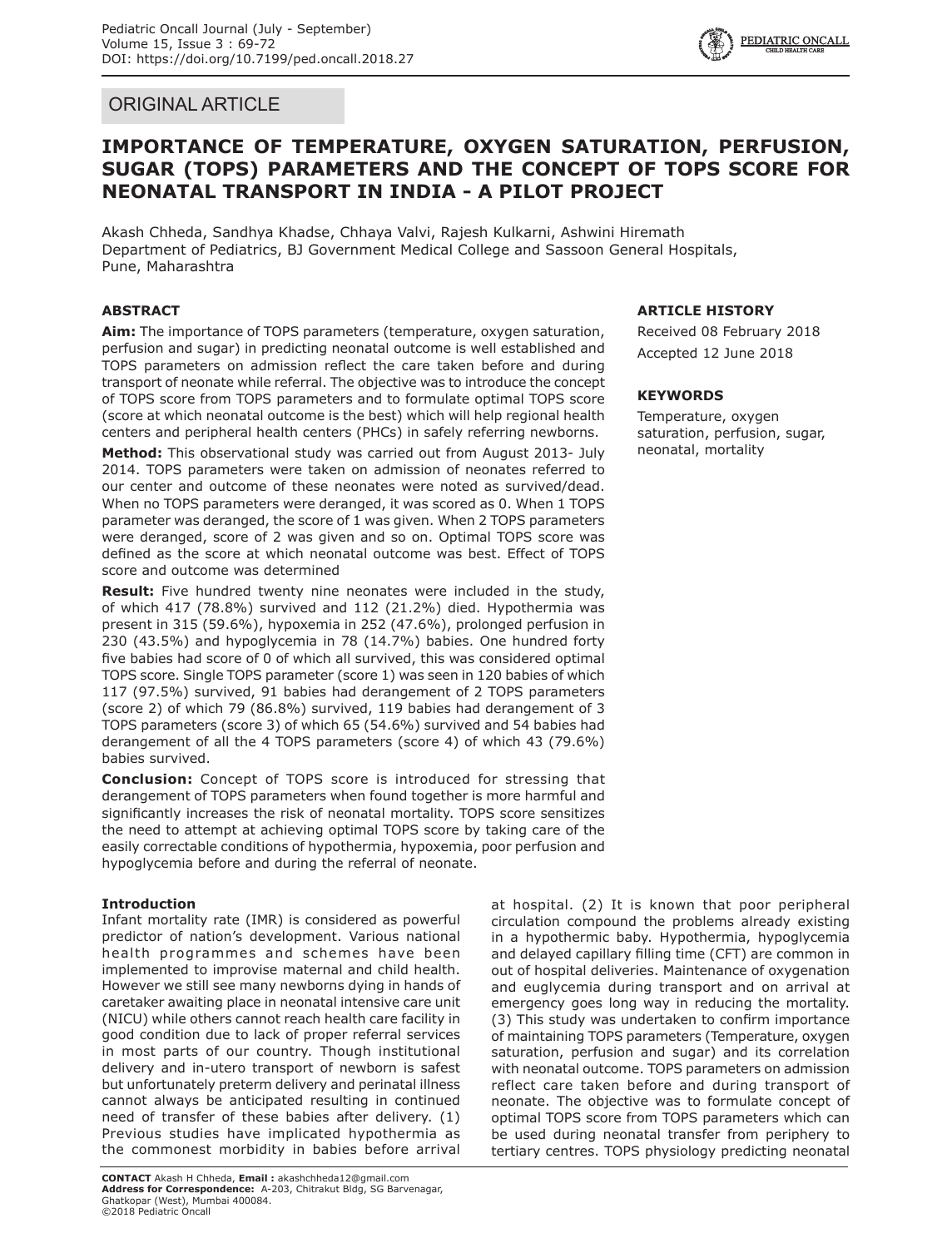outcome has been studied infrequently in the past and the concept of TOPS score based on TOPS parameters never proposed in literature. Such score can be very useful in resource limited settings to optimize neonatal outcome during referral. Parameters of TOPS physiology can be easily remembered when put into a score which will be of utmost importance for paramedics who are mainly involved in neonatal transport and care during referral. Such score can bring objectivity to communication of neonatal condition before and during transport of neonate.

#### **Methods & Materials**

An observational study was conducted in the Department of Pediatrics of tertiary care center in India and permission was obtained from Institutional Ethical Committee. The study protocol was fully explained to parents/guardian and written informed consent was obtained. All neonates [< 29 days] transferred to our NICU were enrolled in study during study period of one year from August 2013- July 2014. These neonates were babies born at home, born at government centers [primary health-care center, district hospitals] or private hospitals/nursing homes and referred to our hospital for management. A Neonatal case proforma was used to record information regarding maternal details, birth details, interventions before transportation [intravenous fluid/feed , oxygen administration, care of temperature, resuscitation details], details of treatment during transportation [intravenous fluid/ feed, oxygen administration, kangaroo mother care, care of temperature] and neonatal condition at arrival. History pertaining to maternal details of gestational age [as per last menstrual date], mode of delivery, birth details including place of birth [home/ government institution/ private hospital/ nursing home], personnel who conducted the delivery [untrained or trained health personnel], birth weight, APGAR score [if available] and other resuscitation details were recorded. Transport details such as mode of transport, time taken to reach the hospital were recorded. On admission, detailed clinical assessment of the baby was performed and recorded. Gestational age was noted from records and reconfirmed with modified Ballard score if < 7 days of age. Weight of the baby was taken on digital weighing machine with minimum 0.001 kg accuracy as the weight on admission. Temperature was recorded using the rectal thermometer and the baby was placed in overhead warmer. Temperature <36.50C was considered hypothermia. Hypothermia was classified into mild (36-36.40C), moderate (32- 35.90C), severe (<320C) categories according to the World Health Organization (WHO) classification of hypothermia. (4) Oxygen saturation was measured using pulse oximeter (Candour medical model number-SN/05AF000663 with a pediatric probe). In cases of shock or acidosis or difficulty in obtaining pulse oximeter reading, arterial blood gas analysis was used to document arterial saturation values. Pulse oximeter oxygen saturation/ arterial oxygen saturation values < 90 % was considered hypoxemia. (5) Capillary refill measurements were performed by applying minimal pressure (defined as the pressure which produced blanching) with the examiner's thumb on the sternum of neonate. Applied pressing time was 5 seconds. (6)

CRT was measured in every patient by simultaneous activation of stopwatch and application of minimal pressure until skin blanched. At the end of 5 seconds pressure was released. When skin colour returned to baseline the stopwatch was inactivated. The patients were assessed lying supine in radiant warmer. If for any reasons measurement had to be repeated, period of 30 seconds was allowed before the next attempt. Capillary refill time > 3 seconds was considered as poor perfusion. (6) Blood glucose was measured using reagent strips and One touch Select glucometer (model number- cr 2032) with sample taken by heel prick on admission to NICU. Whenever heel prick glucose was low (<40 mg/dl), blood glucose was confirmed with Glucose oxidase (calorimetric method). Blood glucose value of < 40 mg/dl on reagent strips was considered hypoglycemia. (7) All babies were investigated and managed based on their admission diagnosis using a standard protocol. (8) Outcome was recorded based on whether babies survived or died.

When no TOPS parameters were deranged, it was scored as 0. When 1 TOPS parameter was deranged, the score of 1 was given. When 2 TOPS parameters were deranged, score of 2 was given and so on. Optimal TOPS score was defined as the score at which neonatal outcome was best. Effect of TOPS score and outcome was determined.

#### **Results**

Out of 529 neonates referred to us, 417 (78.8%) survived and 112 (21.2%) died. The average weight on admission of those who died was 1585.7 gm whereas average weight of those who survived was 2039.4 gm. There were 314 (59.3%) preterm and 215 (40.7%) full term babies. Mortality was more in preterm (82 out of 314; 26.1%) as compared to full term babies (30 out of 215; 13.9%) (p < 0.001). Hypothermia on admission was present in 315 (59.6%) babies, out of which 104 babies had mild hypothermia of which 94 (90.4%) babies survived, 211 babies had moderate hypothermia of which 116 (55%) babies survived and none had severe hypothermia (p<0.001). Hypoxemia was found in 252 (47.6%) babies, 146 (57.9%) of which survived. Oxygen saturation was more than 90% in the remaining 277 (52.4%) babies, out of which 271 (97.8%) babies survived ( $p < 0.001$ ). Perfusion was normal in 299 (56.5%) babies, out of which 293 (98%) survived and 6 (2%) died. Perfusion  $> 3$  sec was found in remaining 230 (43.5%) babies, of which 124 (53.9%) babies survived ( $p < 0.001$ ). Blood sugar was low in 78 (14.7%) babies of which 34 (43.6%) babies survived. Blood glucose was normal in the rest 451 (85.3%) babies, out of which 383 (84.9%) babies survived ( $p < 0.001$ ).

Hypothermia had 14.79 odd's ratio for mortality, hypoxemia had odd's ratio of 32.79 for mortality, delayed perfusion had 41.74 odd's ratio for mortality and hypoglycemia had 7.29 odd's ratio of mortality. This shows that delayed capillary refill time (poor perfusion) carries maximum risk for mortality. Odd's ratio for mortality with combined hypothermia and hypoxemia was 26.17, whereas that for hypothermia + hypoxemia + poor perfusion was 34.85 and adding hypoglycemia to them made it 23.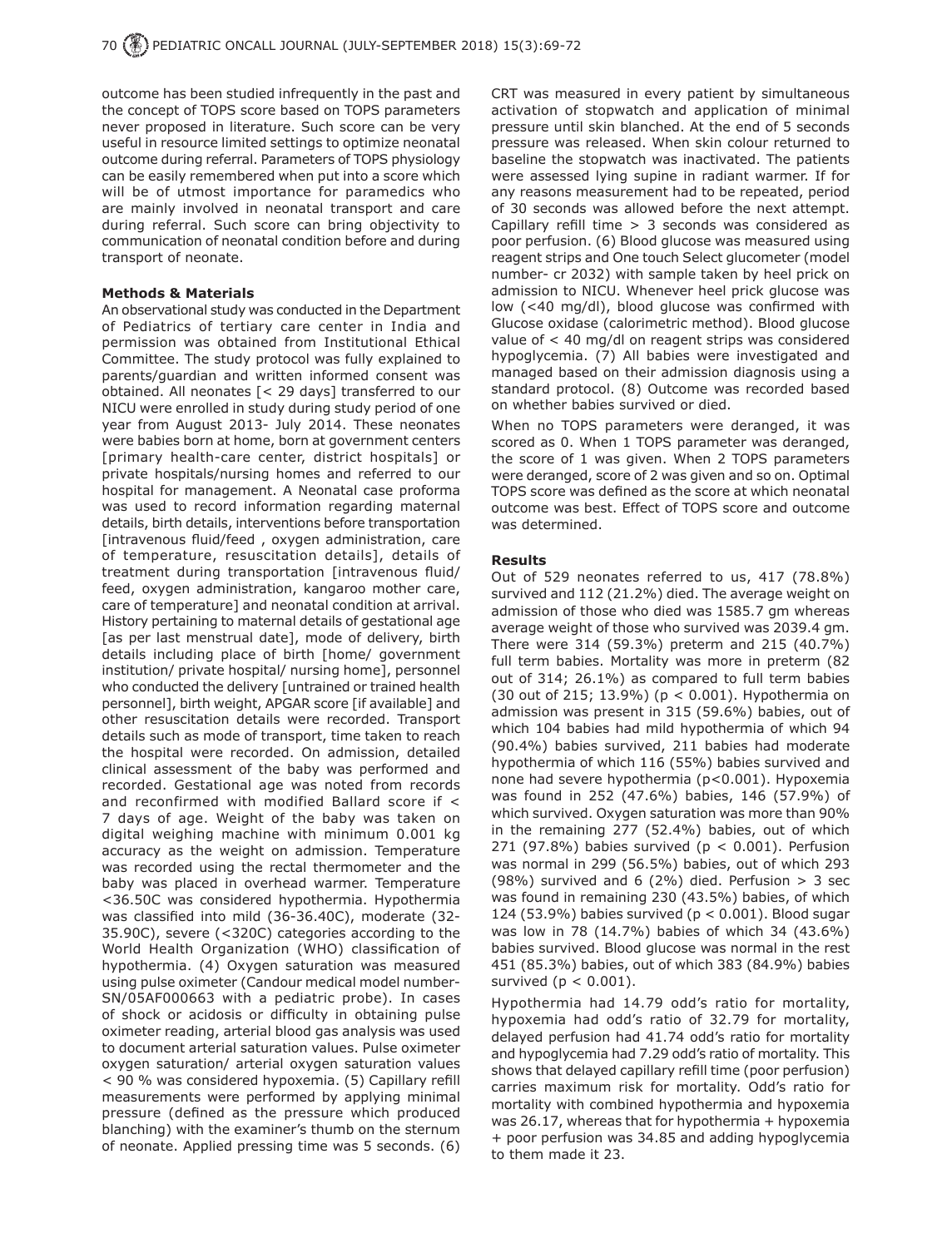TOPS score of 0 was seen in 145 babies, of which all survived, 120 babies had derangement of single TOPS parameter (score 1), of which 117 (97.5%) survived, 91 babies had derangement of 2 TOPS parameters (score 2) of which 79 (86.8%) survived, 119 babies had derangement of 3 TOPS parameters (score 3) of which 65 (54.6%) survived and 54 babies had derangement of all the 4 TOPS parameters (score 4) of which 43 (79.6%) babies survived.

## **Discussion**

No previous study has put TOPS (temperature, oxygen saturation, perfusion, sugar) parameters into a score as other detailed and well calibrated scores like SNAP (Score for Neonatal Acute physiology), SNAPPE (Score for Neonatal Acute physiology- Perinatal extension), CRIB (Clinical risk Index for babies) are available. Mathur et al (9) has shown that TOPS has an equally good prediction for mortality as SNAP II and can be used as a simple and useful method of assessment of risk of fatality that can be assessed immediately, at admission. Parameters of TOPS physiology can be easily remembered when put into a score which can be of utmost importance for paramedics who are mainly involved in neonatal transport and care during referral. Such score can bring objectivity to communication of neonatal condition before and during transport of neonate. This will be great milestone in improving standard of care for neonatal transport across the country.

TOPS parameters are very important physiological parameters of a neonate and derangement of even single TOPS parameter can adversely affect the outcome of neonate. When more than one TOPS parameter is deranged, the risk for mortality goes on increasing. Extended periods of hypothermia in a neonate can be detrimental as can cause harmful side effects which include hypoglycemia, respiratory distress, hypoxia, coagulation defects, acute renal failure and necrotizing enterocolitis which can increase the risk for neonatal mortality. (10) Sehgal et al (3) found hypothermia on admission to be independently associated with neonatal mortality on logistic regression analysis with Odd's ratio of 47.24. In the study by Buch et al, (11) out of the 48 babies who died, 38 (79.1%) had hypothermia; odd's ratio for mortality due to hypothermia were 3.65 (p value  $= 0.004$ ). Similar association was documented by Mathur et al with odd's ratio for mortality with hypothermia being  $5.2$  (p value  $< 0.001$ ). (9) Singh et al also documented hypothermia to be significant risk factor for neonatal mortality (p value  $< 0.001$ ). (12)

Reopening of fetal right-to-left shunts is probably the single most important cause of life-threatening hypoxia in the newborn period which can occur due to the various respiratory illnesses in the neonatal period. Hypoxia leads to lactic acidosis which can impair cardiac function, increase pulmonary vascular resistance and decrease the synthesis of clotting factors which can lead to disseminated intravascular coagulation. (13) Unlike hypothermia and hypoglycemia which are easy to correct, management of hypoxia can be difficult at times and require advanced treatment support like mechanical ventilation. This can be the reason of higher Odd's for mortality with hypoxia as compared to hypothermia and hypoglycemia. Sehgal et al (3) also observed that cyanosis in their study had maximum Odd's ratio of 309.33 for mortality. Similarly, Narang et al (14) found cyanosis to be present in 58 out of their 95 neonates (61.1%) and the relation to mortality was significant (p value < 0.01) and Buch et al (11) observed that out of the 48 babies who died, 21 (43.8%) had cyanosis which was significant (p value 0.009).

Mathur et al (9) observed that poor perfusion had maximum odds for mortality (29.6, p value  $< 0.001$ ), as is seen in our study. In the study by Narang et al, (13) as many as 69.3% babies had prolonged capillary refill time and it was seen that neonates who received interventions (intravenous fluid/oxygen administration/ care of temperature) had significantly reduced odd's for mortality  $0.21$  (p value  $< 0.01$ ). Delayed capillary refill time is a marker of poor perfusion which can be due to hypovolemia, decreased cardiac output and hypotension due to peripheral vasodilation. It indicates circulatory collapse and can be harmful to end organs causing ischemic damage. It is associated with intraventricular hemorrhage, necrotizing enterocolitis and renal failure in preterm neonates which can lead to increased neonatal mortality. (15) Decompensated shock can result from prolonged hypo-perfusion which is refractory to treatment and can explain the highest odd's for mortality with delayed capillary filling time.

Hypoglycemia is quite common in babies born outside and referred. The reasons could be deliberate withholding of feeds thinking that the colostrum is too thick to be digested, replacement of breastfeeds by other pre-lacteal feeds, clinical reasons such as respiratory distress, sepsis, asphyxia, etc. Hypoglycemia not only affects immediate survival but also predicts abnormal outcome in terms of Neuro Biologic Risk Score (NBRS). (3) Similarly hypoglycemia is considered as independent risk factor for neonatal mortality as also observed by Sehgal et al (odd's ratio for mortality 14.43) and Mathur et al (odd's ratio for mortality 2.24, p value 0.02). (3,9)

In our study, with increasing TOPS score, mortality increased. However the mortality with TOPS score of 4 was less when compared to score 3. This could have happened as factors other than TOPS parameters like birth weight, gestational age, NICU course and associated illness (Respiratory distress syndrome, meconium aspiration syndrome, birth asphyxia, necrotizing enterocolitis etc.) affect neonatal mortality. Also it can be seen that all parameters of the score have different individual Odd's for mortality and hence severity of individual parameter can affect the end result (mortality) and skew the comparison. TOPS score is a basic and simplistic concept which needs further development for its application for clinicians as to predict neonatal mortality.

*Limitations of the study -* Confounding factors like birth weight, gestational age and associated illnesses were not assessed while comparing TOPS score and neonatal mortality. Further studies are needed to identify strength of individual parameters of TOPS score in relation to neonatal mortality to increase its objectivity and use as a prognostic indicator.